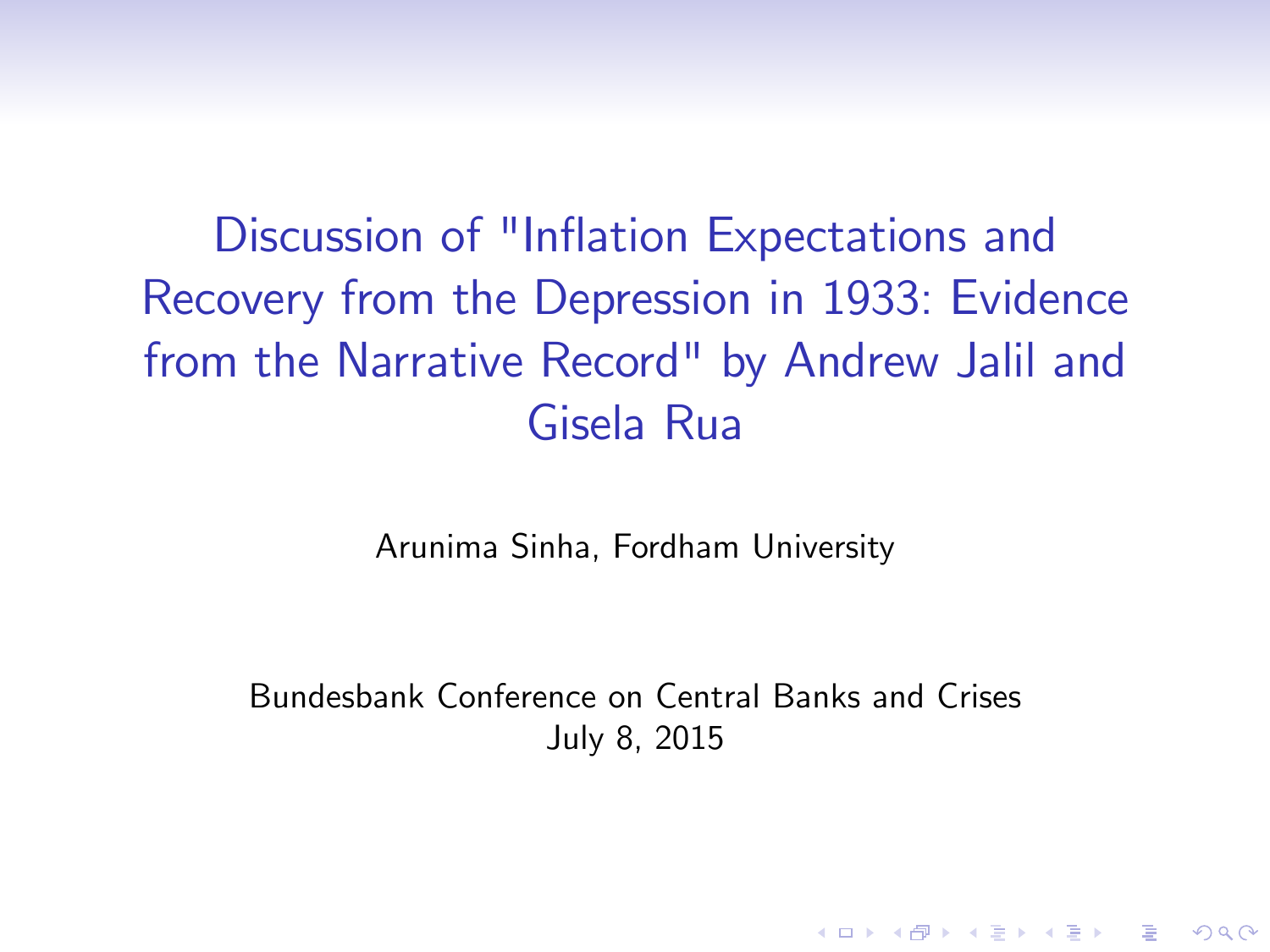# **Summary**

- Main hypothesis: Inflationary expectations underwent a regime change in spring 1933; identify key events which led to the turnaround and examine the causal link between this regime switch and recovery from the Depression
- Identification of inflationary news shocks
	- Use narrative and historical accounts from news reporting, business analyst forecasts to identify five key dates
- Econometric analysis
	- Event study to examine impact of identified news shocks:  $\simeq$  5% rise in stock prices, 2% depreciation of US dollar
	- Use the Bernanke (1983) specification for analyzing impact on output:  $7\%$  rise in output growth when regime switch in inflation expectations is incorporated
- Narrative approach to examine if other events may have been responsible for the recovery: abandoning the gold standard, changes in velocity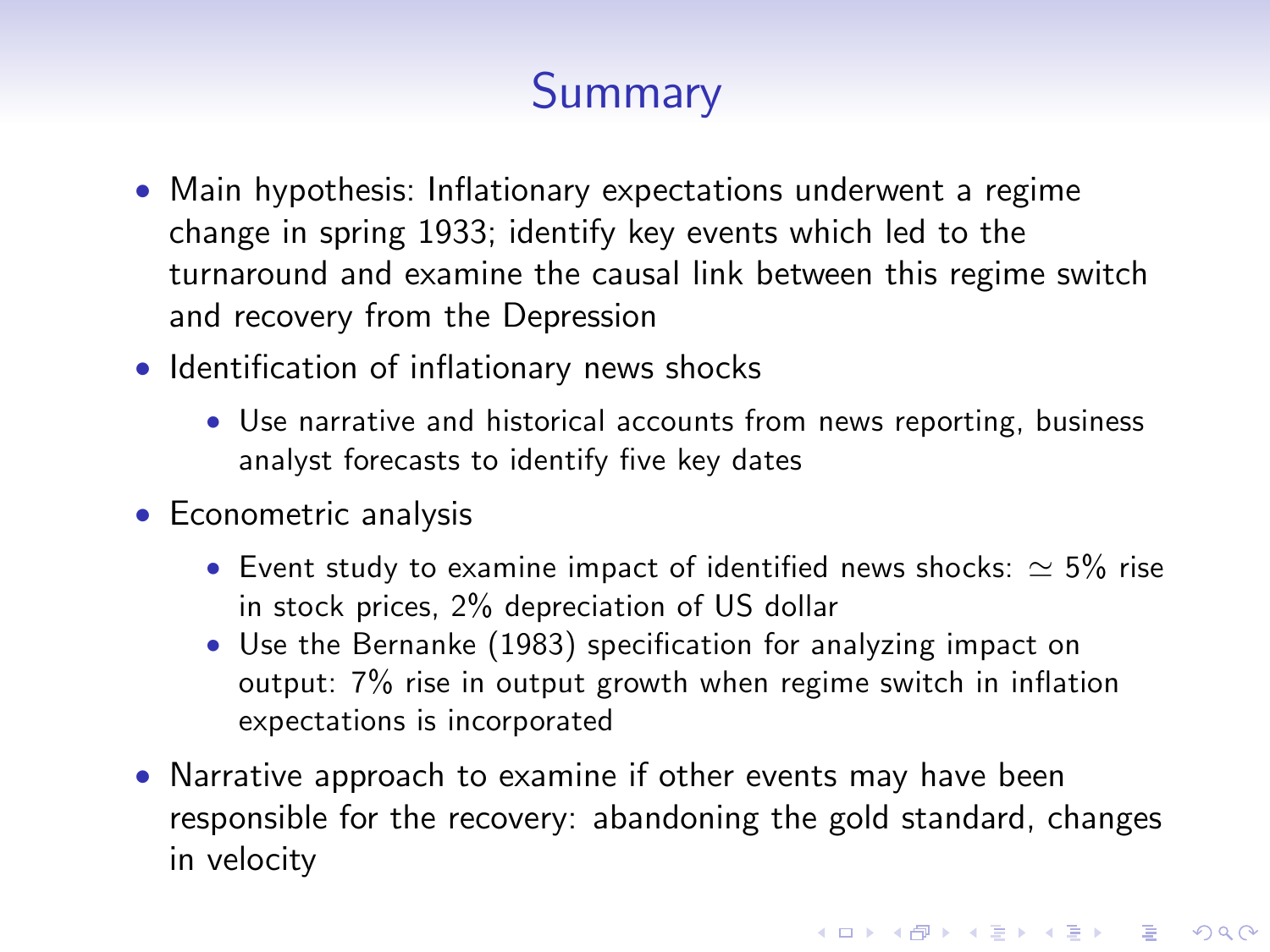

K ロ ▶ K @ ▶ K 할 ▶ K 할 ▶ 이 할 → 9 Q @

- 1. Identified news shocks
- 2. Econometric strategy to examine macroeconomic effects
- 3. Further use of the narrative record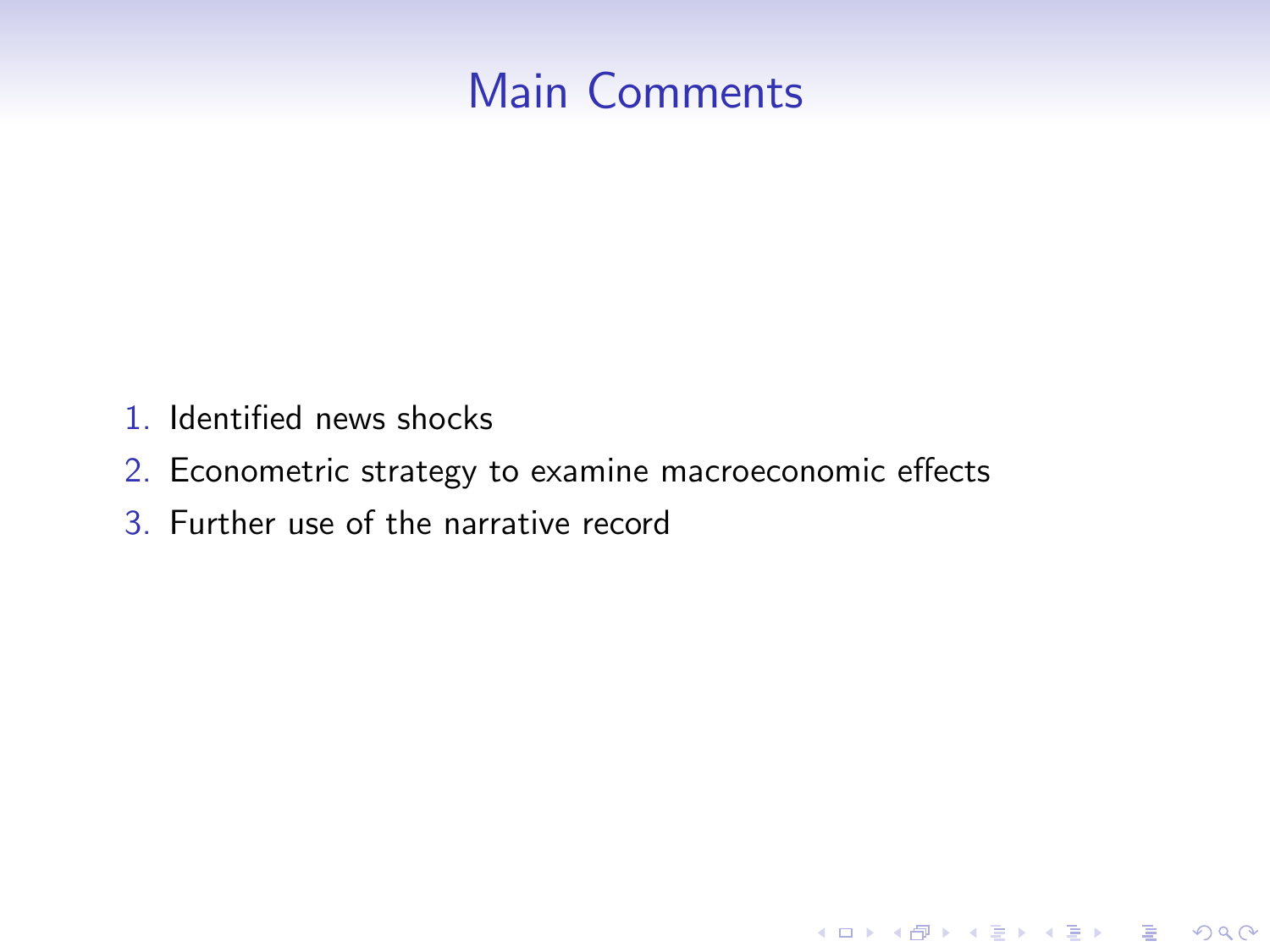- For causal link between inflationary expectations and output, analysis must separate exogenous shocks to inflationary expectations from the endogenous response of these expectations to the real economy
- Narrative approach for constructing dummy variables to identify news/policy shocks does not imply exogeneity
- Leeper (1997) and Shapiro (1994) show that the Romer and Romer (1989) dummies indicating monetary policy shocks are predictable from lagged values of output and inflation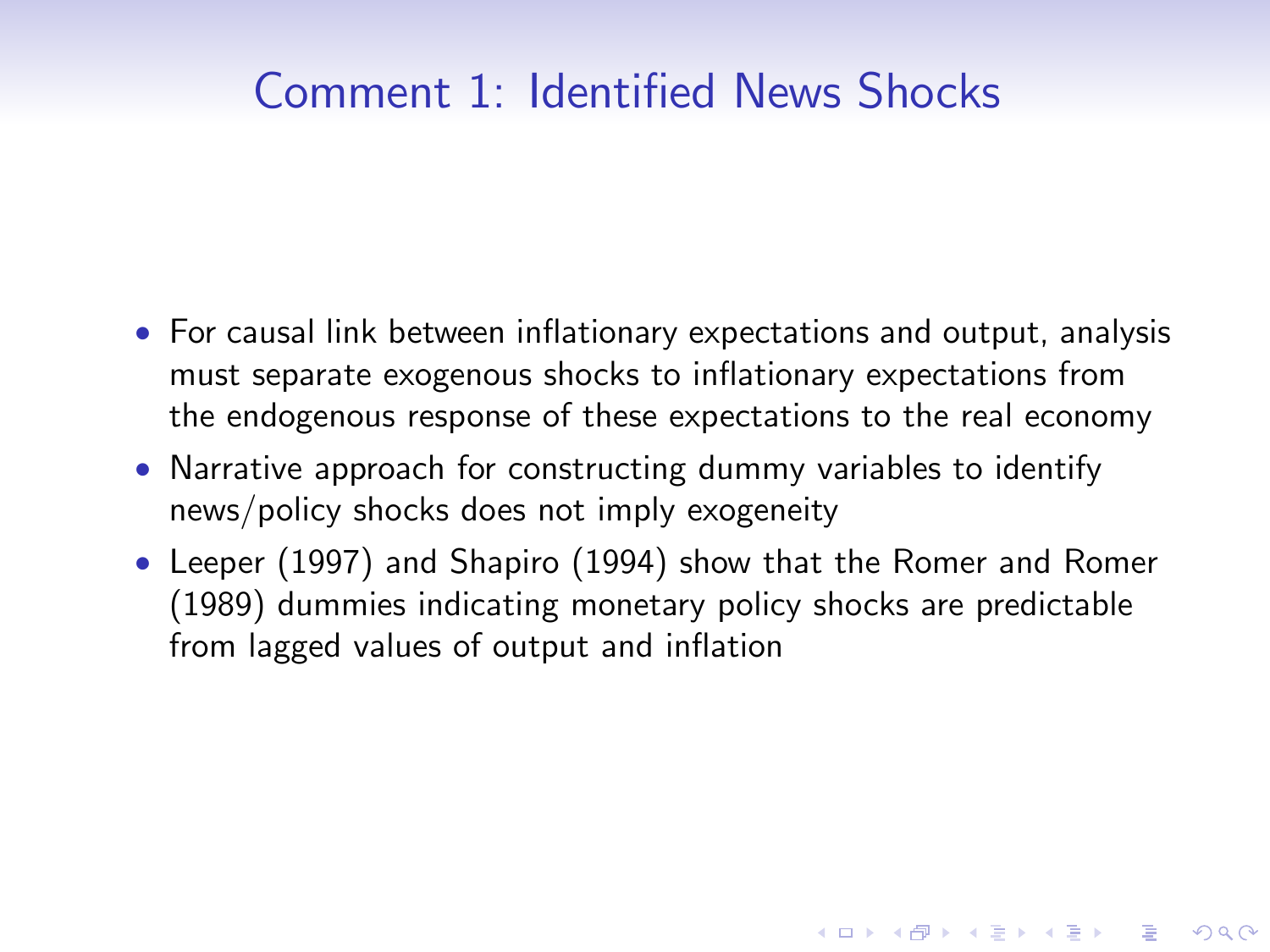• Leeper's model:

$$
E\left[d_t|\,\Omega_t\right] = F\left(\alpha, \beta\left(L\right)x_t\right)
$$

 $\mathbf{x}_t = (Y_t, P_t, R3_t, R10_t, TR_t, PCM_t)$  and  $F(.)$  is the logistic function:

$$
\beta(L) = \beta_1 L + \dots + \beta_m L^m
$$

- Predicted values of the 7 R&R dummies:  $Prob(d_{1974}) = 0.86$ ,  $Prob(d_t) > 0.5$  on 3 dates,  $Prob(d_t) > 0.25$  on 2 dates
- Endogeneity is found to be significant: real effects of policy changes from VAR analysis are reduced after endogeneity is modeled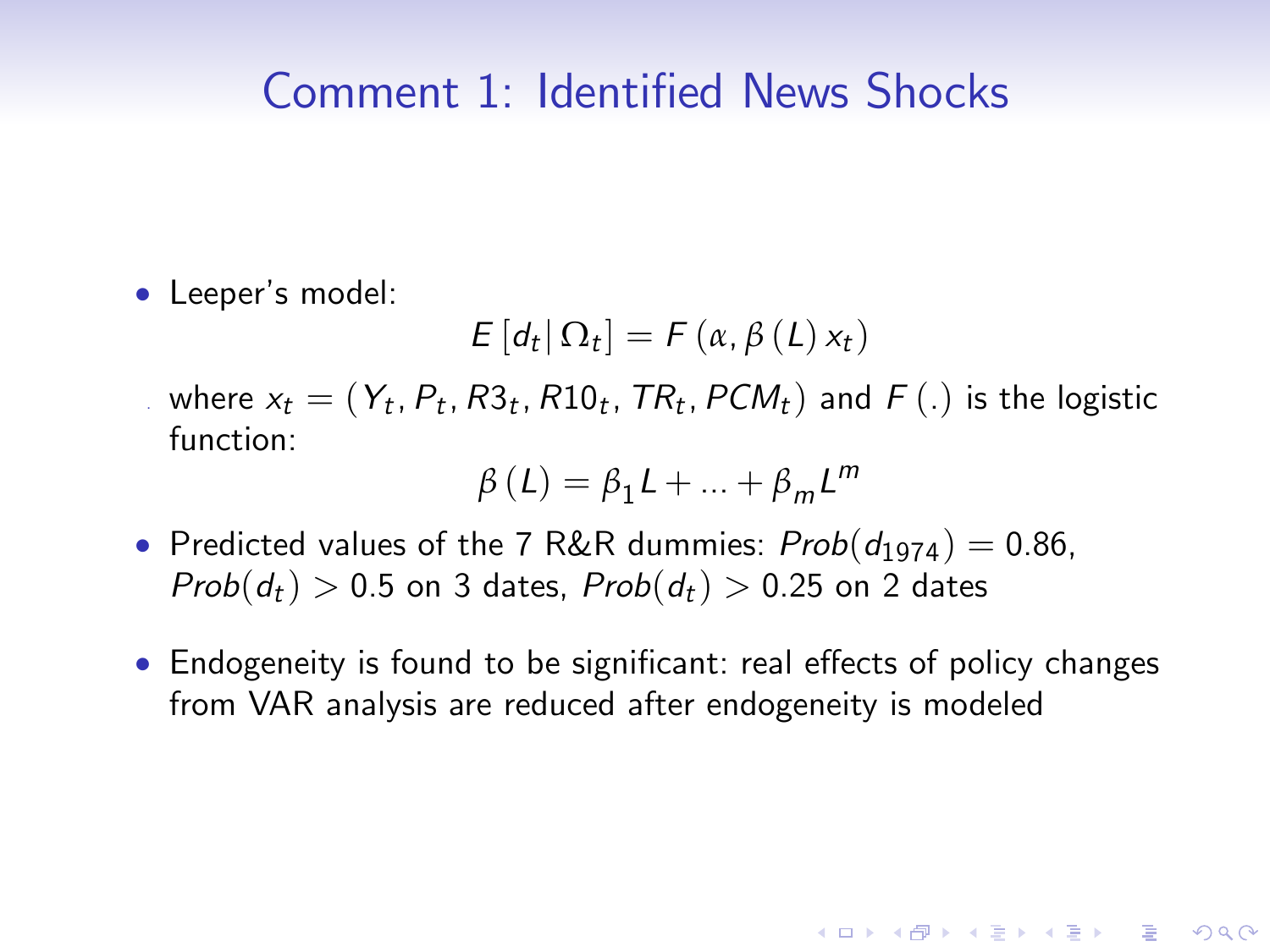- From the diaries of Dr. James P. Warburg indications of an advance in commodity prices prior to the April Proclamation:
	- . "Around March 29th, there was a great deal of talk about devaluing the dollar. The devaluation was on April 19th and so the discussions on this topic were in the newspapers by this time".
- Evolution of commodity prices (Figure 1 from Eggertsson, 2008)



 $\mathbf{E} = \mathbf{A} \oplus \mathbf{A} + \mathbf{A} \oplus \mathbf{A} + \mathbf{A} \oplus \mathbf{A} + \mathbf{A} \oplus \mathbf{A} + \mathbf{A} \oplus \mathbf{A} + \mathbf{A} \oplus \mathbf{A} + \mathbf{A} \oplus \mathbf{A} + \mathbf{A} \oplus \mathbf{A} + \mathbf{A} \oplus \mathbf{A} + \mathbf{A} \oplus \mathbf{A} + \mathbf{A} \oplus \mathbf{A} + \mathbf{A} \oplus \mathbf{A} + \mathbf{A} \oplus \mathbf{A} + \mathbf{A$ 

 $2Q$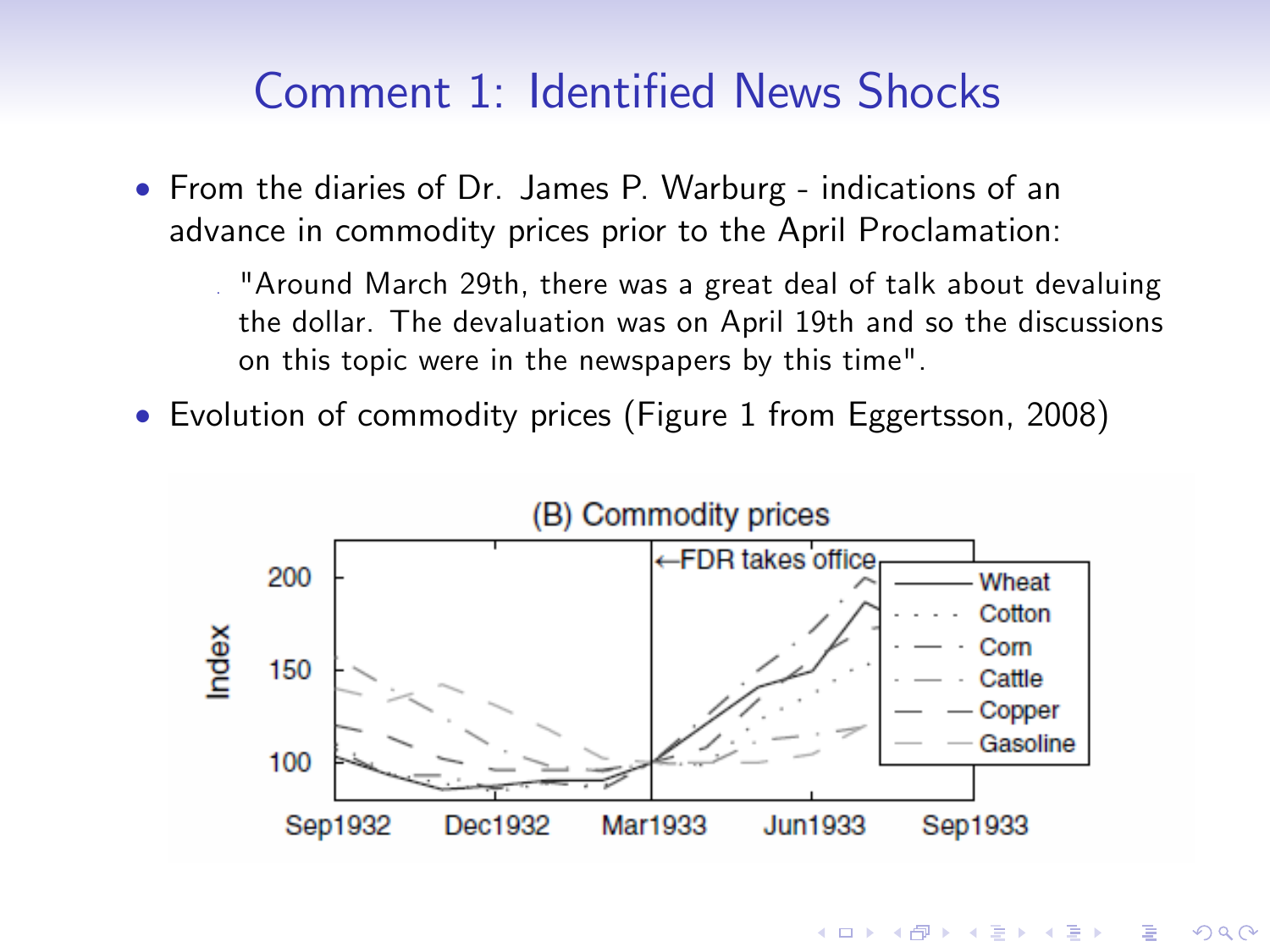- Authors identify April 19th as the first date around which inflationary expectations shifted
- Consider whether the five inflationary dummies are predictable from past observations of output, commodity prices, exchange rates

K ロ ▶ K @ ▶ K 할 > K 할 > 1 할 > 1 이익어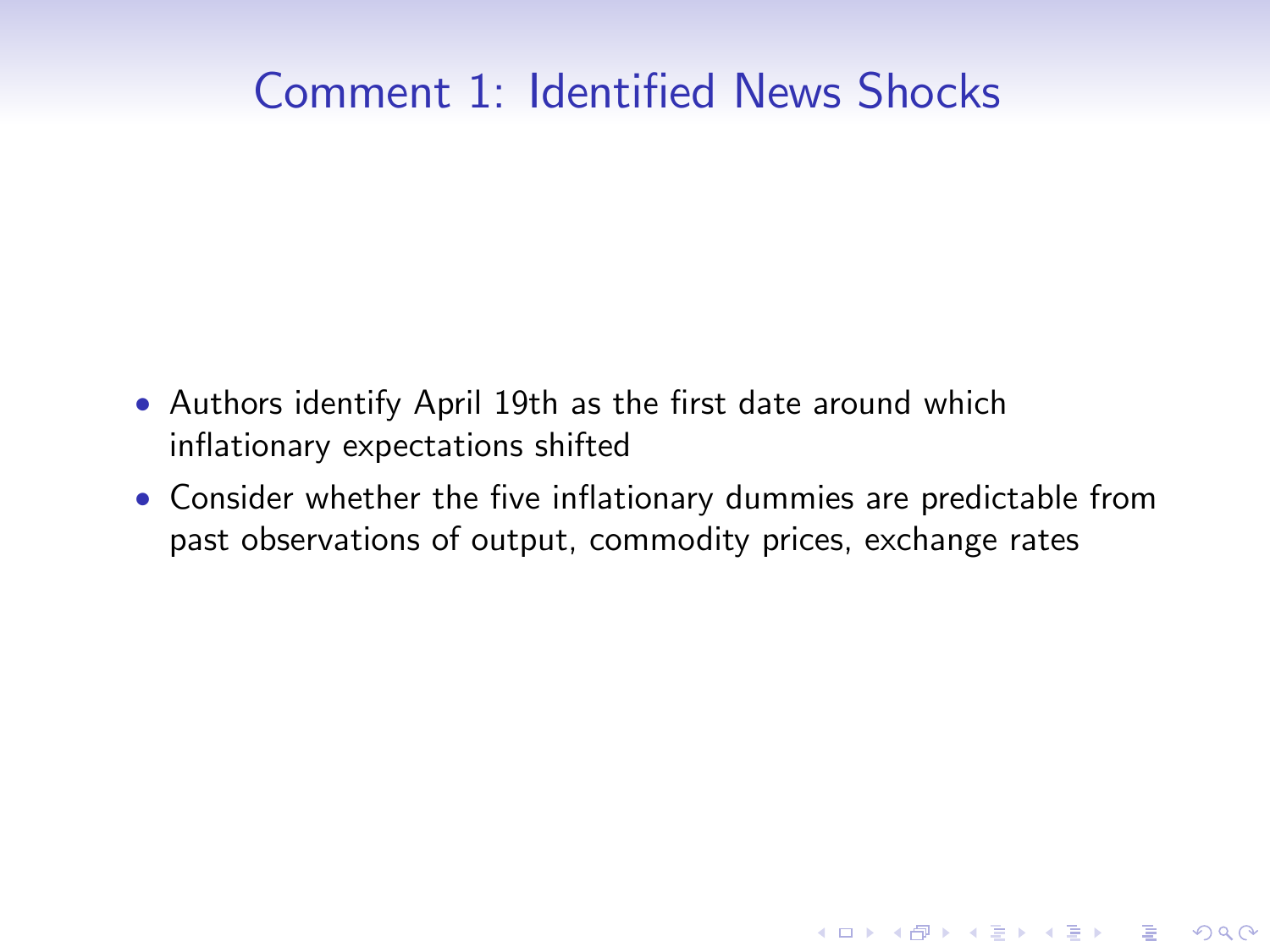• The Bernanke (1983) model modifies the following specification:

$$
Y_t = \sum_{i=1}^2 \beta_i Y_{t-i} + \sum_{i=0}^3 \alpha_i M_{t-i} + \varepsilon_t
$$

Debt crisis is introduced as an exogenous, independent shock:

$$
Y_t = \sum_{i=1}^{2} \beta_i Y_{t-i} + \sum_{i=0}^{3} \alpha_i M_{t-i} + \sum_{i=0}^{1} \delta_i DBANKS_{t-i} + \sum_{i=0}^{1} \phi_i DFAILS_{t-i} + \varepsilon_t
$$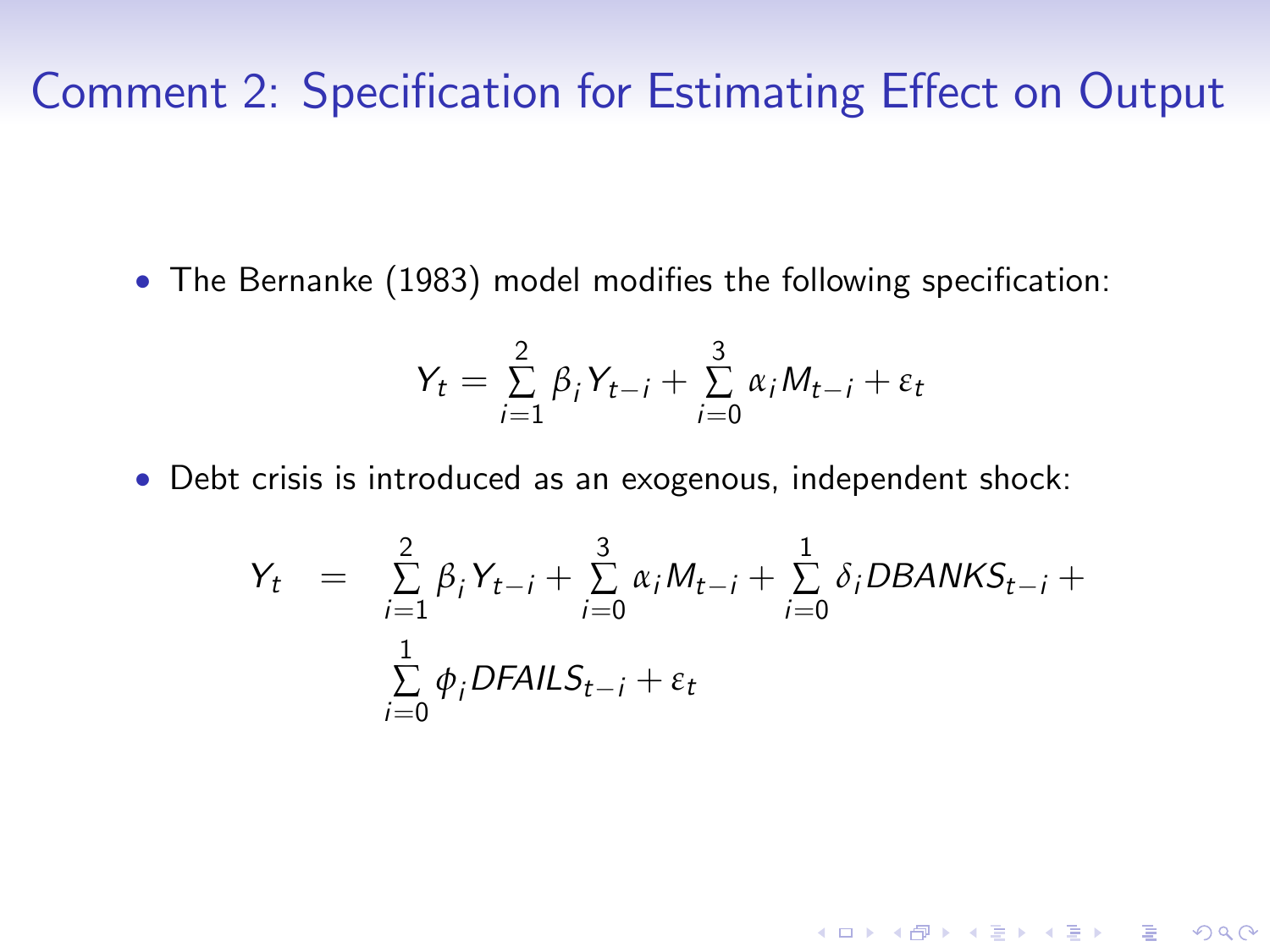- Meltzer and Brunner (1988) concern about endogeneity in the Bernanke (1983) specification:
	- . "[...] Once monetary authorities allow for the emergence of a major deflation of asset, output and price levels, in a system with many holders of nominally fixed debt, a debt crisis is an induced response to the deflation." (emphasis added)
- $\bullet$  Specification used in Jalil and Rua (2015):

$$
Y_t = \sum_{i=1}^{2} \beta_i Y_{t-i} + \sum_{i=0}^{3} \alpha_i M_{t-i} + \sum_{i=0}^{1} \delta_i DBANKS_{t-i} + \sum_{i=0}^{1} \phi_i DFAILS_{t-i} + \lambda R_t + \varepsilon_t
$$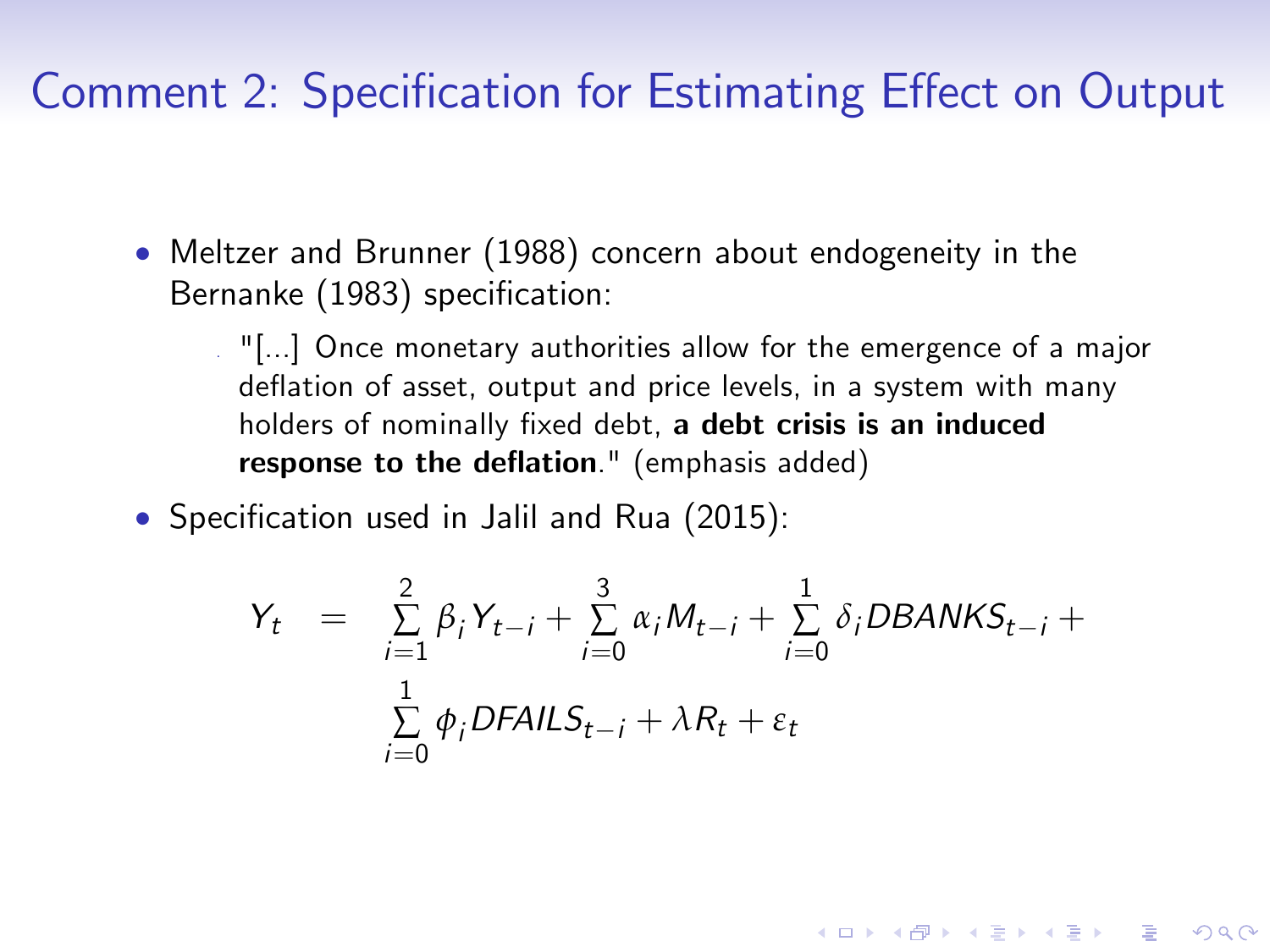• In Bernanke (1983), including DBANKS and DFAILS leaves monetary shock coefficients mostly unchanged (size and significance)

 $\Rightarrow$  Non-monetary effects of financial crisis augmented monetary effects

• Intuition for change in the significance of the monetary and banking crisis variables?

From Table 6: Lagged  $M1$  shocks are more significant; DFAILS is no longer significant  $t - 1$ 

**KORKA SERKER ORA** 

| Coeff               | Bernanke (1983) | Jalil and Rua (2015) |
|---------------------|-----------------|----------------------|
| Shocks to $M1(t-2)$ | 0.119           | $0.205+$             |
| Shocks to $M1(t-3)$ | 0.161           | $0.277*$             |
| <b>DFAILS</b>       | $-0.000085$     | $-0.000046$          |
| $DFAILS(t-1)$       | $-0.00015*$     | $-0.000081$          |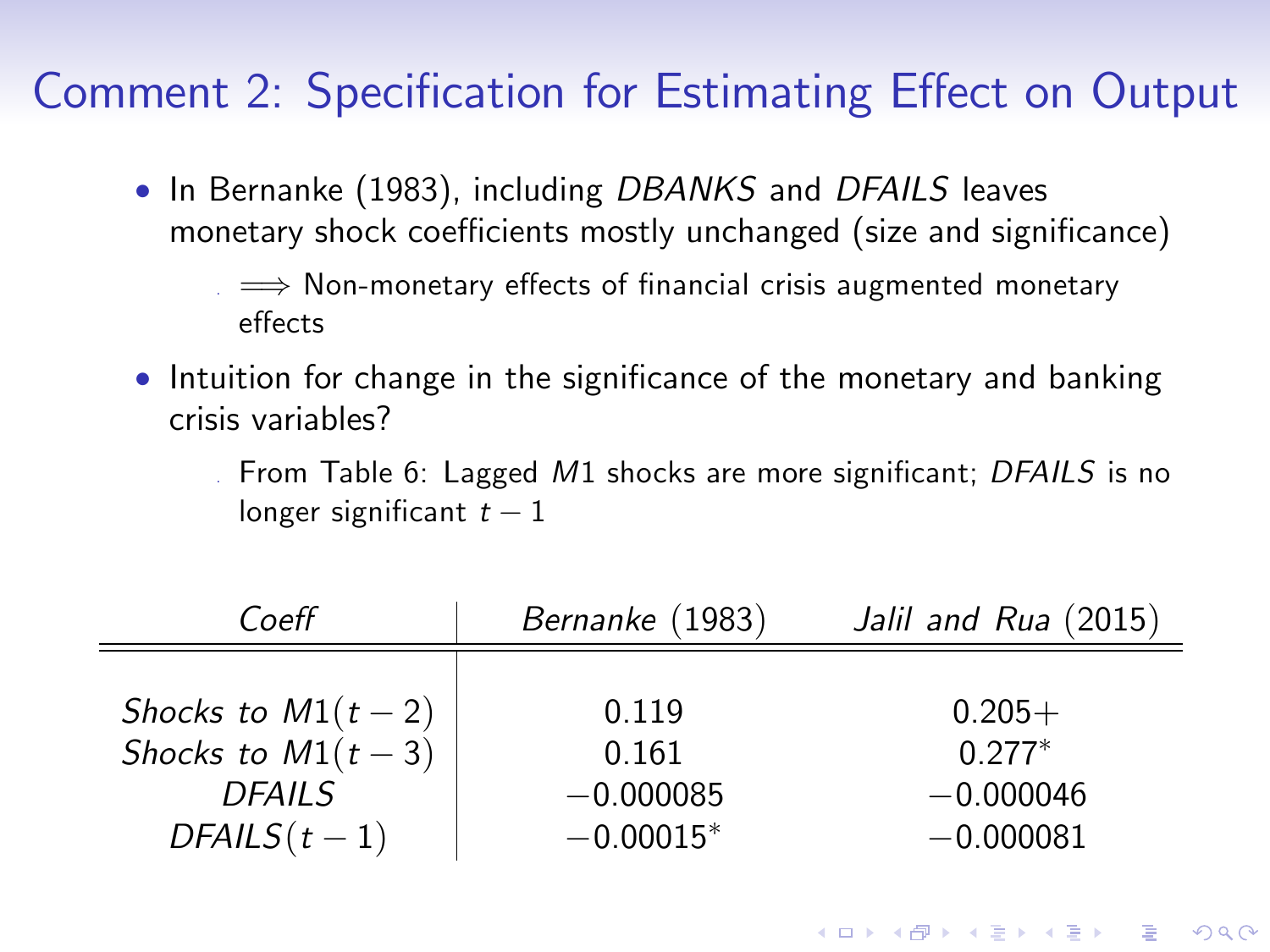- Consider robustness of the effects of  $R_t$  on output using a VAR approach: basic VAR or identification using Cholesky/sign restrictions of Uhlig (2005)
- Dynamic effects of the regime switch dummy variables on output can also be analyzed

**K ロ ▶ K @ ▶ K 할 X X 할 X 및 할 X X Q Q O**